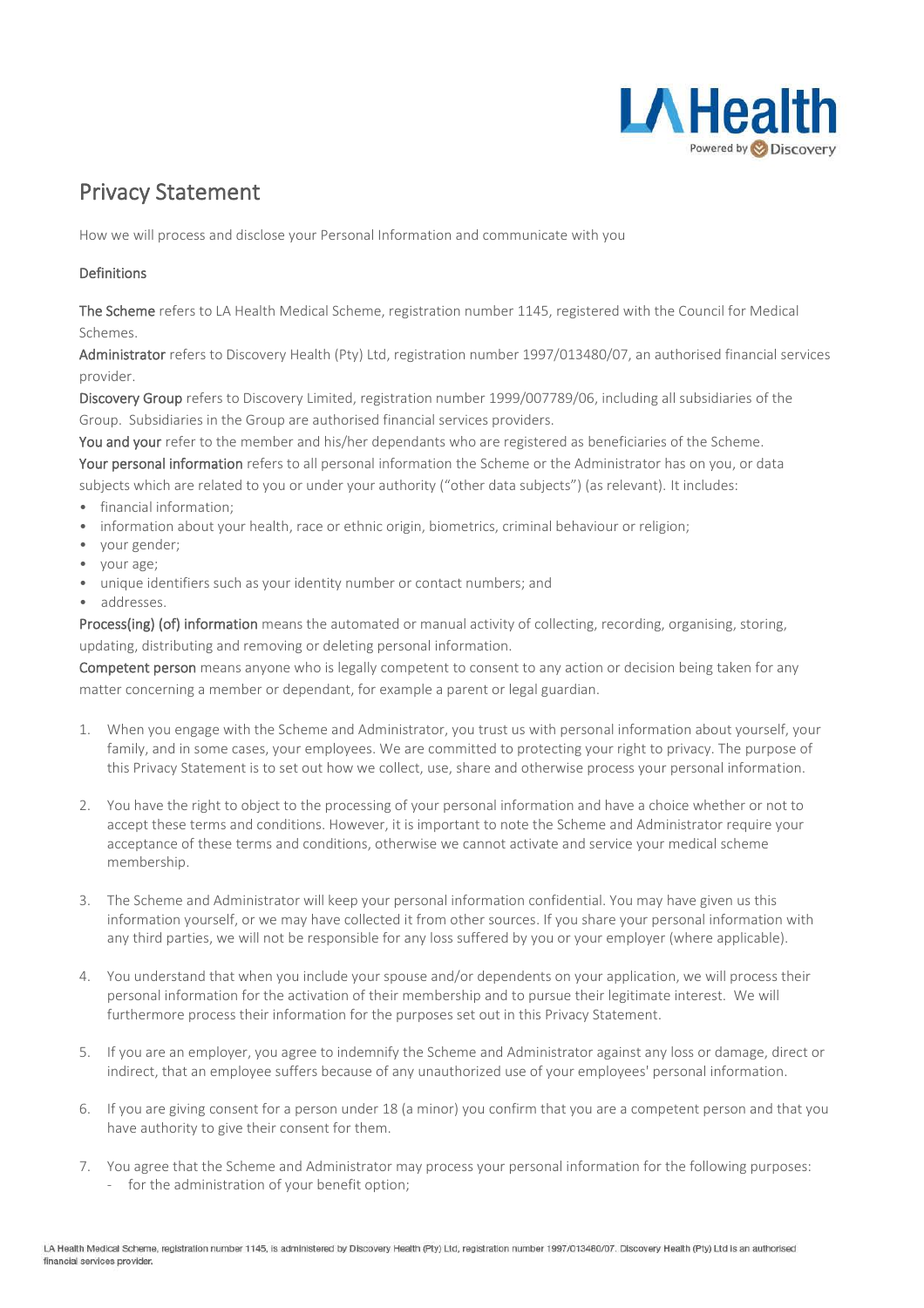- for the provision of managed care services to you on your benefit option;
- for the provision of relevant information to a contracted third party who requires this information to provide a healthcare service to you on your benefit option;
- to analyse risks, trends and profiles;
- to share your personal information with external healthcare providers for the purposes of evaluating certain clinical information, in the event that you require medical treatment.

Examples of this include:

- i. Sharing your personal information with your chosen financial adviser during the membership application process to enable the Administrator to process your membership application;
- ii. Obtaining and sharing your personal information with other relevant sources, including medical practitioners, contracted service providers, health information exchanges, financial advisers, credit bureaus, entities that are part of Discovery Group or industry regulatory bodies ("relevant sources") and further processing of such information to consider your membership application, to conduct underwriting or risk assessments, or to assess and value a claim for medical expenses. We may (at any time, and on an ongoing basis) verify with the relevant sources that your personal information is true, correct and complete;
- iii. If you have joined as a member of an employer group, getting information from and sharing information with your employer that is relevant to your application for membership, with due regard for considerations of confidentiality in respect of your state of health;
- iv. Communicating with you about any changes to your benefit option, including changes to your contributions or the benefits you are entitled to on the benefit option you have chosen.
- 8. If a third party asks the Scheme and Administrator for any of your personal information, we will share it with them only if:
	- you have already given your consent for the disclosure of this information to that third party; or
	- we have a legal or contractual duty to give the information to that third party, or
	- we need to share it with them for risk analytical or fraud detection, prevention or recovery purposes
- 9. You consent and agree that:
	- we may process your information, including personal information, to adhere to South African Legislative reporting obligations and to perform transaction monitoring activities;
	- we may communicate such personal information to local Regulatory Bodies as well as to other entities in the Discovery Group if any Legislative reportable matters are identified.
- 10.The Scheme and the Administrator may provide your personal information to any other entity within the Discovery Group with whom you or your dependant/s already have a relationship; or where you or your dependant/s have applied for a product, service or benefit from such entity. This information will be provided for the administration of your, or your dependant/s products or benefits with other entities within the Discovery Group, and for fraud detection, prevention or recovery purposes.
- 11.The Scheme and Administrator may share and combine all your personal information for any one or more of the following purposes:
	- market, statistical and academic research; and
	- to customise our benefits and services to meet your needs.
- 12. Information about you may be shared with third parties such as academics and researchers, including those outside South Africa. We ensure that all data about you that is shared with such third parties will be made anonymous to the extent possible and where appropriate. Note also that personal information will be made available to such third party only if that third party has agreed to abide by strict confidentiality protocols that we require. If we publish the results of any academic research, you will not be identified by name.

If we want to share your personal information for any other reason, we will do so only with your permission.

13. We have a duty to take all reasonably practicable steps to ensure your personal information is complete, accurate, not misleading and updated on a regular basis. To enable this, we will always try to obtain personal information from you directly. Where we are unable to do so, we will make use of verifiable independent third party data sources.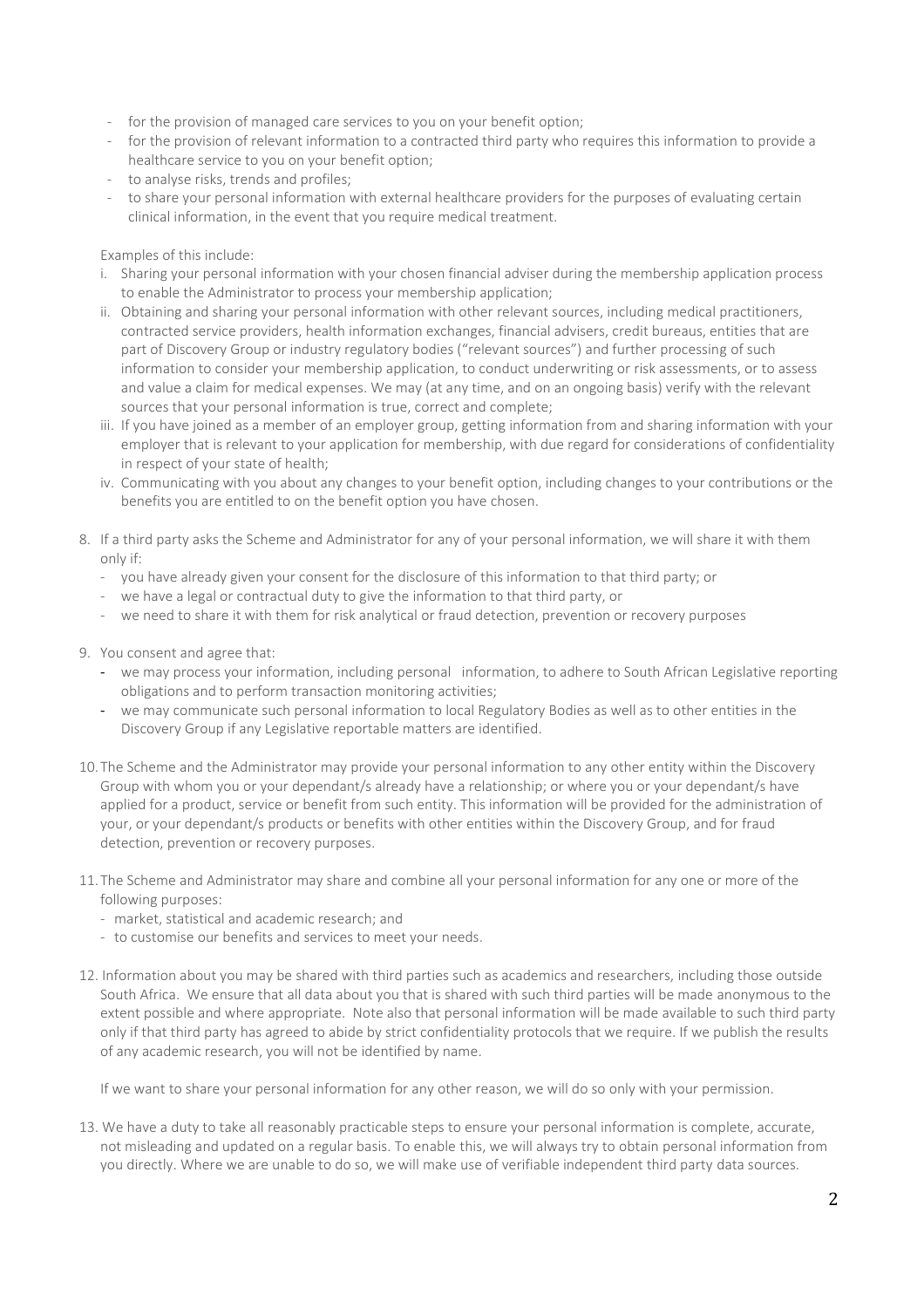

- 14.By accepting this privacy statement, you authorise the Scheme and Administrator to obtain and share information about your creditworthiness with any credit bureau or credit providers' industry association or industry body. This includes information about credit history, financial history, judgments, and default history. It also includes sharing of information for purposes of risk analysis, tracing and any related purposes.
- 15.The Scheme and Administrator have the right to communicate with you electronically about any changes to your benefit option, including changes to your contributions or changes to the benefits you are entitled to on the benefit option you have chosen.
- 16.We may process your information using automated means (without human intervention in the decision making process) to make a decision about you or your application for any product or service. You may query the decision made about you.
- 17.The Scheme and Administrator have a duty to keep you updated about any offers and new products that are made available from time to time. The Scheme, Administrator, any entity within the Discovery Group, and contracted thirdparty service providers, may communicate with you about these.

Please let the Administrator know if you do not wish to receive any direct telephonic marketing.

- 18. You also confirm that we may share, both within the Discovery Group and with our service providers, and combine all your personal information, including your unique identifiers, for any one or more of the following purposes directly or through a third party:
	- 18.1 Market, statistical and academic research, including cross-company analytics;
	- 18.2 To customise and enhance our benefits and services to meet your needs; and
	- 18.3 To market our services to you.
- 19. You may opt out of Electronic Marketing by:
	- 19.1Logging into your profile on www.discovery.co.za or the Discovery App;
	- 19.2Following the unsubscribe prompts on the electronic marketing communication received;
	- 19.3By informing your appointed financial adviser.
- 20. We will store your personal information for the purpose of processing this request and action it as soon as reasonably possible.
- 21.You have the right to know what personal information the Scheme and Administrator holds about you. If you wish to receive this information please complete an 'Access Request Form', attached to the PAIA manual, on www.lahealth.co.za, and specify the information you would like. We will take all reasonable steps to confirm your identity before providing details of your personal information.

We are entitled to charge a fee for this service and will let you know what it is at the time of your request.

- 22.You agree that the Scheme and Administrator may keep your personal information until you ask us to delete or destroy it. You have the right to ask us to update, correct or delete your personal information, unless the law requires us to keep it. Where we cannot delete your personal information, we will take all practical steps to de-personalise it.
- 23.Where the Scheme and Administrator are required by law to collect and keep personal information, we shall do so.

We are required to collect and keep personal information in terms of the following laws:

- Medical Schemes Act, 1998
- The Consumer Protection Act, 2008